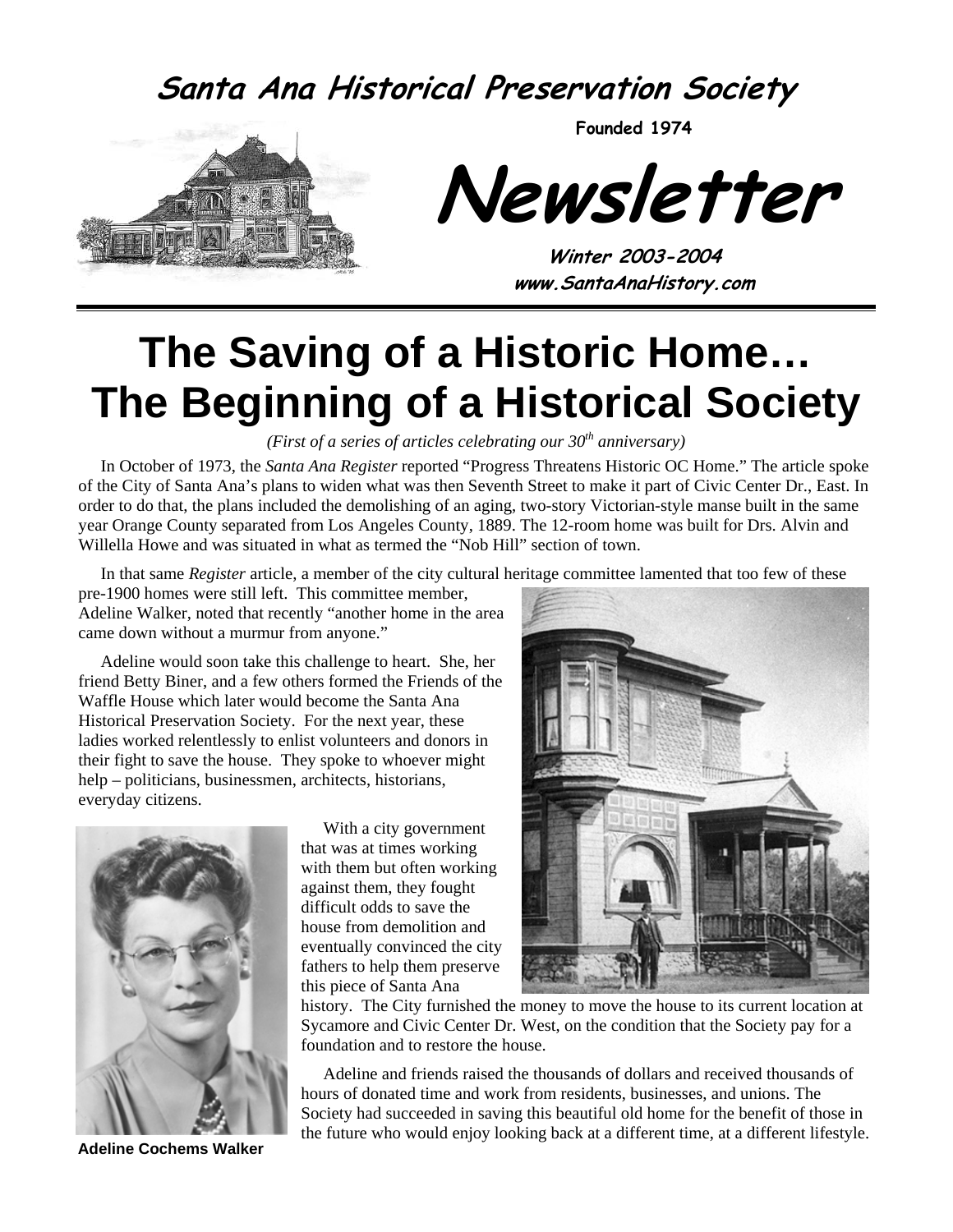# *President's Message*

All of us on the Board of Directors are energized by the prospect of a new look and new activities for SAHPS to celebrate our  $30<sup>th</sup>$ Anniversary Year! We are discussing a new logo and special events throughout the year to commemorate this milestone, so look for our new "image" and announcements of our schedule in the near future. Who imagined that the small group formed by Adeline Walker in the 1970s to save a Victorian house would still be going strong 30 years later?

The first of our exciting changes will be a new location for our Annual Member Dinner in March. I'm sure many of you will be pleased to have a chance to see inside the beautiful Masonic Temple on Sycamore, now reincarnated as the Santa Ana Performing Arts Center. This location offers the space to more easily accommodate our growing numbers, as well as historic ambiance and fine food, and promises to be a sold-out event. *(See the article in this newsletter for more details.)*

While some things change, others stay the same, including our mission to preserve and promote our rich local history. Emphasis on our Open Houses, Cemetery Tour, salvage work, political preservation activism, and publications is an important continuing part of this mission.

As the saying goes "You've come a long way, baby!"—and wouldn't Mrs. Walker be proud.  *Alison Young* 

### **2004 Dues are Due! Time to Renew**

Please look at your mailing label! If it does not say "Member 2004" it is time for you to renew! Use the form at the back of this newsletter to renew your membership now!

Without your membership and generous gifts, the historic preservation activities of the Santa Ana Historical Society, including the preservation and maintenance of the Dr. Howe-Waffle House and Medical Museum, would not be possible.

We thank you for your continued generosity!



#### *A Legacy of Preservation Since 1974*

The Dr.Willella Howe-Waffle House, Medical Museum, and Carriage Barn. Built 1889. Saved from demolition 1975.

#### **Santa Ana Historical Preservation Society 2004 Board of Directors**

President Alison Young Vice President Tim Rush Treasurer Guy Ball Secretary Roberta Reed

Vice President Jo Ann Ramirez

#### **Directors**

 Alan Anderson Mike Brajdic Ginelle Hardy Lynn Yerby

Ed Coté Benjamin Grabiel

The *Santa Ana Historical Preservation Society Newsletter* is produced by the Society for its members and other friends. We invite you to join us in the appreciation and preservation of Santa Ana History. The Society is an all-volunteer organization with no paid staff members.

All material in this issue is copyrighted 2004 by the Santa Ana Historical Preservation Society, 120 Civic Center Drive West, Santa Ana, California 92701-.7505. Our house phone and message line is (714) 541-9645.

*Newsletter Editor:* Roberta Reed *House illustration by Ann Berkery Special thanks to Guy Ball, Lynn Yerby, and Alison Young.* 

> *Visit our website at*  **www.SantaAnaHistory.com**

To contact the newsletter editor directly, please call Roberta Reed at (714) 953-1876 or e-mail at robertareed@sahps.org.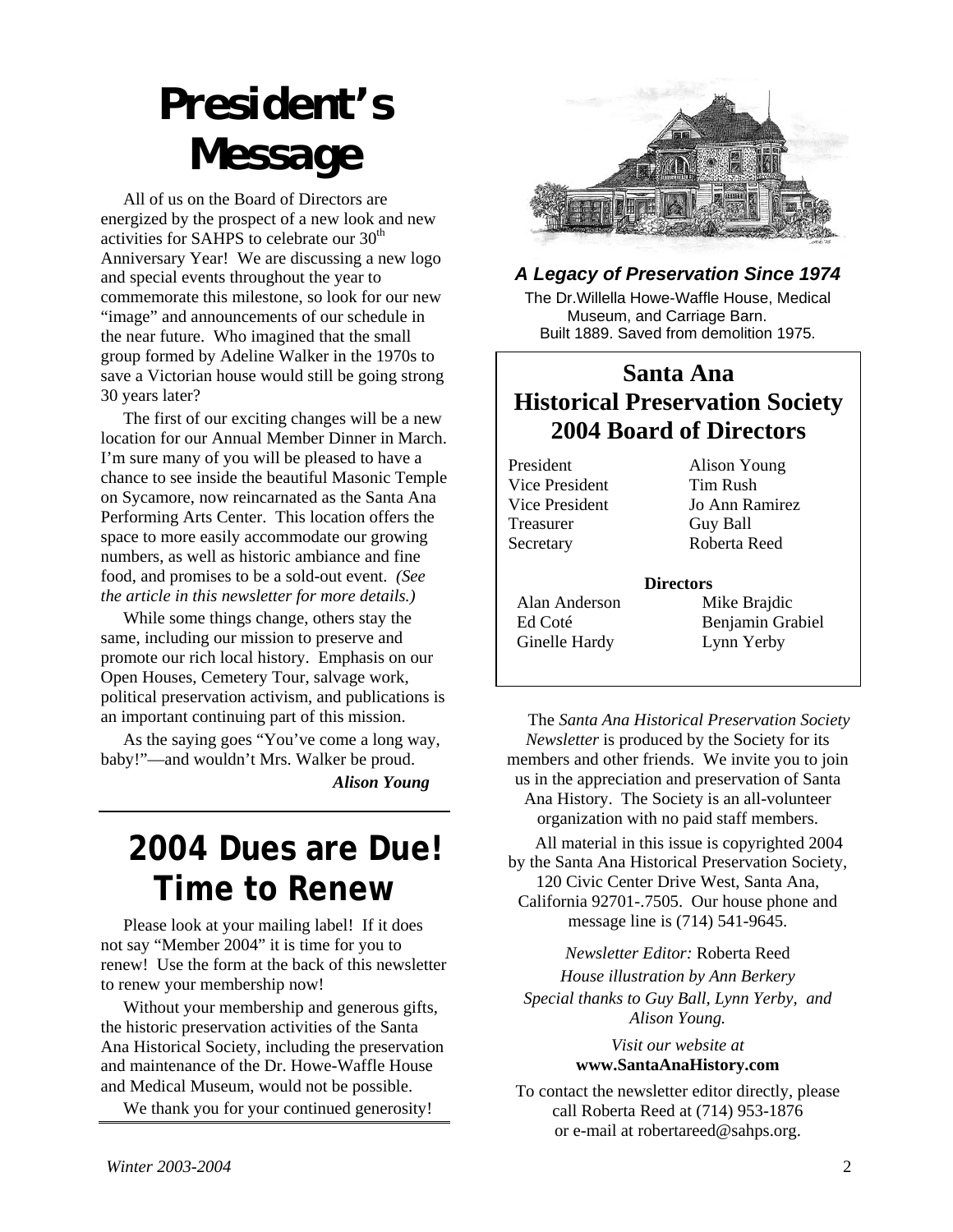# **Our 6th Cemetery Tour Entertains with "That's Entertainment: OC Style"**

The Santa Ana Historical Preservation Society's  $6<sup>th</sup>$  Annual Cemetery Tour, "That's Entertainment: OC Style" was held on Saturday, October 25, 2003, and was, well…a Hollywood, I mean Orange County, success story.

This year's tour was produced in conjunction with STAGEStheatre's WRITERSbloc, a local writer's group, and Musical Youth Repertory Theatre (MYART) a community theater group primarily made up of local youth. These two



groups assisted us in planning the event, writing scripts, providing actors, and staging, and contributed countless hours to make this event happen. They did a fantastic job and we certainly owe a great deal of thanks to these two groups!

The tour's theme emphasized the role that Orange County had in the entertainment industry, both in movies, TV, and in music. Tour-goers met many influential figures including Leo Fender of Fender Electric Guitar fame; Pamela Courson Morrison, mate of Jim Morrison of the Doors; Margaret Irving, who worked with the Marx

Brothers; cowboy legend Pierce Lyden; Clyde Bruckman, who worked with Buster Keaton and Laurel and Hardy in the early days of film; and even Charles Dickens' bookbinder, who humorously explained why Charles Dickens



should rightfully have a place along side Hollywood entertainers. We learned that Glenn Martin was not only a pioneer in aviation, but also in silent films.

The rumor of a Charlie Chaplin wedding in Santa Ana was explored, and guests were treated to a vaudeville show courtesy of Madame Modjeska, C.E. French, and others at the Grand Opera House – more commonly known today as the Fairhaven Mausoleum.

#### **2004 Tour – OC Aviation!**

The next tour, planned for this October is already in the works. The theme for this year's tour will be centered around Orange County's significant influence in the aviation industry, in commemoration of the recent  $100<sup>th</sup>$  anniversary of the Wright Brothers historic flight. Stay tuned as more information about this event unfolds!

We hope you plan to visit us for next year's tour! We can also always use volunteers to help



plan and aid us on the day of the event. If you are interested in helping, call or e-mail the Society. We would love to have you involved!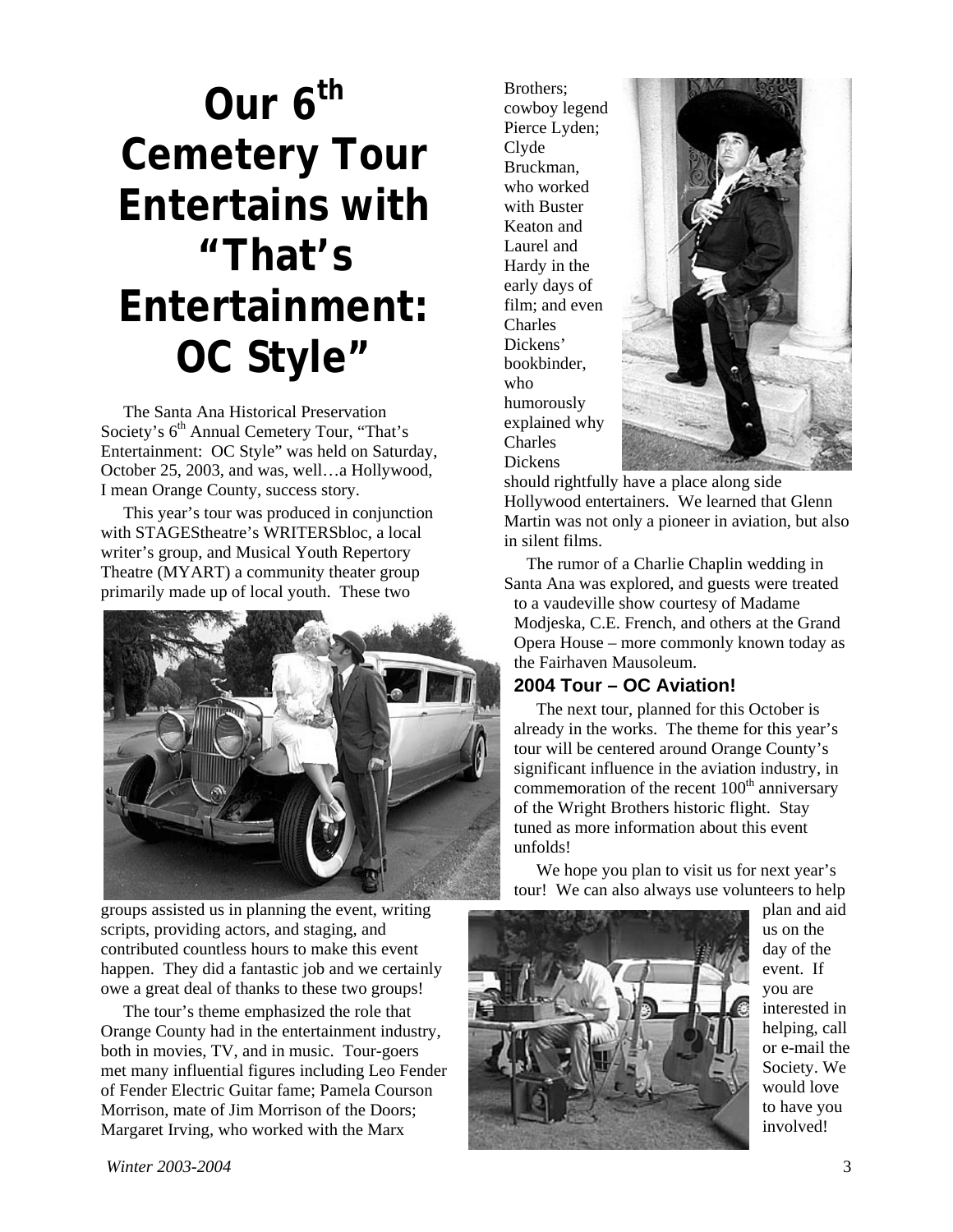## **SAHPS Organizing New Salvage Efforts to Preserve Parts of Our Architectural History**

As much as we would like to try, we are not always able to save all historic buildings. When you can't save the whole building, then the next best thing is to save parts of the building and let them live again elsewhere, like perhaps replacing artifacts that are missing in other historical buildings.

The Santa Ana Historical Preservation Society helps to make this happen through an agreement with the City of Santa Ana whereby the Society has been given the right to remove salvageable materials from city-owned buildings prior to demolition. The sale of this salvage material is then used as a fundraiser for the Society, but financial gain is not our only, or even our primary goal. The material is sold to Santa Ana residents at a discount to make it more affordable for them to appropriately restore their homes.

The materials are salvaged though volunteer efforts. As a thank you for helping with this effort, volunteers may choose an item from salvage as their "parting gift." (Potentially subject to lottery in the case of more than one interested party, and certain larger items may be exempted as a matter of fairness.)

Are you interested in helping with this effort? You have an opportunity just around the corner. The Society will be coordinating a "salvage party" in the near future. If you are interesting in helping out, please contact Nathan Reed, Salvage Operations Coordinator, at (714) 953-1876.

### **Neat New Book & Video**

We apologize, but we ran out of space in this issue to give a review of two excellent publications – *Living Family History: Creating a Multimedia Biography*, a new book by David A. Beardsley, and *This was Pacific Electric: A Complete History*, a wonderfully produced 90-minute documentary on DVD.

Both are highly recommended. We will include reviews in the next newsletter. Meanwhile, if you want more info, go to *www.SantaAnaHistory.com/articles.html*

# **New Mini-Book – We Need Your Help!**

This year as we celebrate our  $30<sup>th</sup>$  anniversary, we are working on a variety of new projects to celebrate Santa Ana and early Orange County history. One important project is a booklet about Adeline Cochems Walker and the saving of the Dr. Howe-Waffle House. For those who may have experienced either having Dr. Willella as your doctor or having been involved in the restoration of the Waffle House, we invite you to contact us.

Please call or email Roberta Reed at (714) 953-1876, *robertareed@sahps.org*

## **SAHPS Turns 30 This Year!**

2004 is a very special year for the Santa Ana Historical Preservation Society – this year, we celebrate the  $30<sup>th</sup>$  anniversary of the Society.

Yes, it was in 1974 that Adeline Walker, determined to save the Dr. Howe-Waffle House from demolition due to the widening of Civic Center Drive, founded the Santa Ana Historical Preservation Society for the express purpose of saving the house and the doctor's memory.

Even though Mrs. Walker was already of retirement age, this very determined lady took on City Hall – and County Hall for that matter – and won. Her legacy is not only the wonderfully preserved Dr. Howe-Waffle House and Medical Museum which was saved largely due to her personal efforts, but also 30 years of historic preservation in our city. Mrs. Walker was truly an activist for historic preservation, and one of the missions of the Society is to continue that legacy today.

Stay tuned as we plan events to celebrate this milestone anniversary! And if you were involved in the founding of the Santa Ana Historical Society or the ten years of house restoration that followed, we would like to hear from you. Please contact Roberta Reed, our newsletter editor, at (714) 953-1876 or *robertareed@sahps.org*. We would love to hear from you!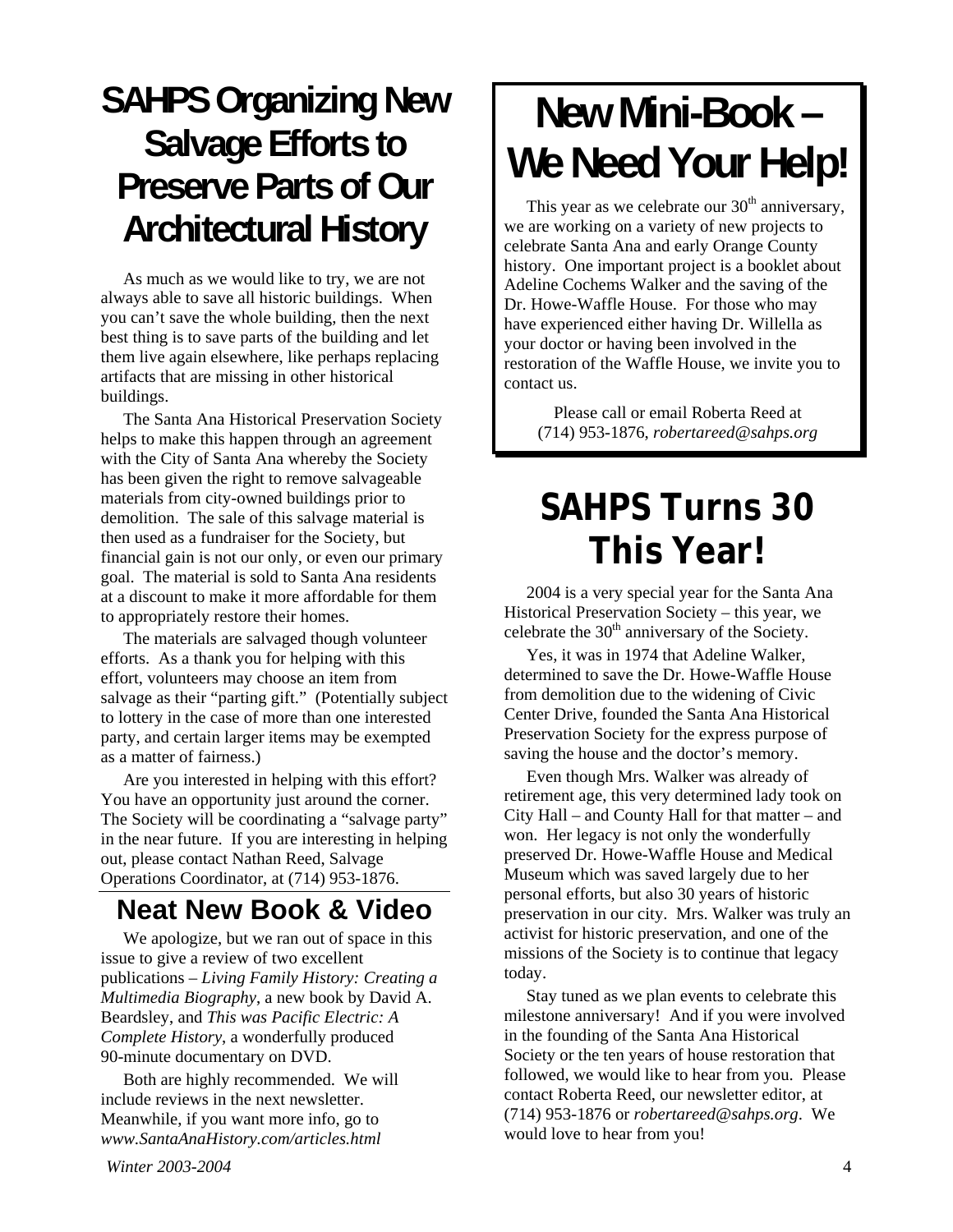## **We Hope You Didn't Miss Dr. Howe-Waffle's Christmas Party!**

If you did, you missed a really good gathering! On Tuesday, December 16 the Dr. Howe-Waffle House, decked in all its Victorian Christmas finery, was opened for our friends and neighbors to celebrate the season with us.

the help of several enthusiastic and creative Girl Scouts. Appetizers and desserts, the creations of some of our culinary board members, were enjoyed by all, as well as the spirits at the bar. The voice of the Christmas carolers and the music played on our old piano helped put everyone into the Christmas Spirit.

We would like to especially thank our generous benefactors, including

> *Evalene Pulati Caribou Industries Donald Krotee, AIA*  Santa Ana Police Officers Association **Constanting Constanting Constanting Constanting Constanting Constanting Constanting Constanting Constanting Constanting Constanting Constanting Constanting Constanting Constanting Con** *Tim Rush*

for helping to make this event possible.<br>• Bob Stewart, Stewart Sound Factory, for the use of If you were not able to make it, you missed a his offices for a recent SAHPS retreat. great event with food, music, fun, and good

# **Preservation Project Awards**

Commission is accepting nominations for the 2004 Outstanding Historic Preservation Project Awards. This program is designed to reward and commend those who take on projects that further the goals of historic preservation in Santa Ana.

Details regarding eligibility for this award and  $\bullet$  Judith Wilson, A.P.C. the nomination form can be obtained at *www.santa-ana.org/departments/pba/Planning/ Historic\_award.htm* or by calling (714) 647-5842.

### *Upcoming Tours Around the City and Nearby*

*Floral Park Home Tour – 4/24-4/25 www.floral-park.com Tustin Historical Society Tour – 5/1 www.tustinhistory.com* 

### **SAHPS would like to thank the following**  The house had been beautifully decorated with **for their generosity**

- Dennis Mitosinka for his donation towards the restoration of the Seagrave Fire Engine.
- Fairhaven Memorial Park for their donation towards our *That's Entertainment: OC Style* historic tour.
- C.J. Segerstrom & Sons for their donation towards our *That's Entertainment: OC Style* historic tour.
- Hacienda Restaurant & Polly's Pies (Santa Ana) and Papa John Pizza (Orange) for donating food towards our *That's Entertainment: OC Style* historic tour.
- Greg Anderson for his donation towards our *That's Entertainment: OC Style* historic tour.
- Robert Spurrier for his donation of vintage photos. *Jon Gothold, DGWB* 
	- Bernedette Medrano for her donation of silver
	- Sandra Heaton for her donation towards artwork featuring local historic structures.
	-
- great event with rood, music, run, and good<br>company. We hope to see you next year! Waffle House.
- **2004 Outstanding Historic**  $\cdot$  Mike Brajdic for his stripping and refinishing of our
	- Mason Byers for his repair of our house lights.
	- Dick Pierce for the repair of our Victrola
	- Friendly Clock Shop, Main St., Santa Ana, for the The City of Santa Ana Historic Resources repair and cleaning of our Ansonia Mantle Clock.

And the following for their Patron level memberships and renewals:

- Judy & Don Moore
- Mary & Mark Guzman
- 
- Andrew Alison & vintagehomes.net
- Mike & Marlene Brajdic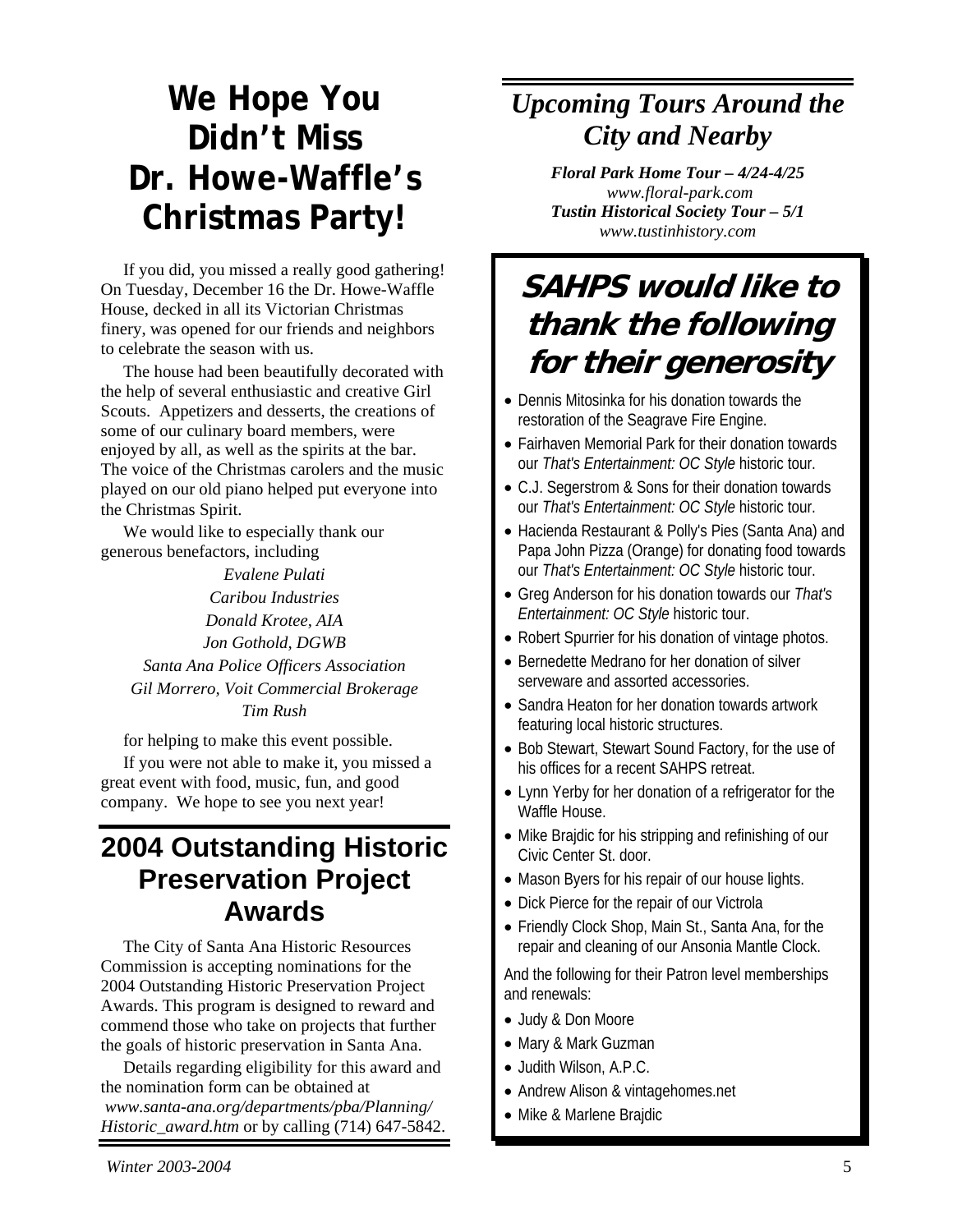## *"Updating the Inkwell"*  **SAHPS Annual Dinner March 23rd**

#### *Save that Date!*

The Santa Ana Historical Society's Annual Dinner and Meeting will be held on **Tuesday, March 23rd from 6:30 to 9:30 pm** at the historic Santa Ana Performing Arts & Event Center located in the beautifully restored former Masonic Temple at 505 N. Sycamore St, Santa Ana. An informal tour of the facilities is planned prior to dinner, so plan on being there early.

The featured speaker is Guy Ball on "Updating the Inkwell: Using Technology to Document and Celebrate History." Guy is a long-time SAHPS board member and the author of *Santa Ana in Vintage Postcards* (among other books). Besides his volunteer work for the Society, Guy is a senior technical writer for Unisys involved with new technologies including digital video, e-books, and web-based seminars. He will give an interesting and informative multimedia presentation on using modern techniques to preserve, document, and share history with others. He will also show a variety of images of old Santa Ana.

In addition to the speaker, the Society will also award our highest honor, the Annual Preservation Award.

The Santa Ana Masonic Temple is one of the finest Zigzag Moderne buildings in Orange County. It was constructed in 1930 at a cost of \$300,000 and dedicated in 1931. It was the  $5<sup>th</sup>$ building for Santa Ana Lodge No. 241, and over the years also housed other Masonic groups including Eastern Star, Job's Daughters, and DeMolay. The building included a fine lodge hall, auditoriums, a dining hall, men's and ladies lounges, and a tower penthouse, where the caretaker lived. The first floor also contained retail shops. Closed in 1984 due to seismic concerns and vacant for several years, it has been recently restored as a performing arts and event center which includes a ballroom, restaurant and lounge, and a variety of private banquet rooms.

Cost for the evening will be \$25 per person, and will include the cost of parking in the parking

structure. Invitations for the annual dinner will be mailed to members shortly. (Though you need not be a member to attend.)

A *Big Thanks* is due to Jason Kordas with the SAPAEC who gave us an amazing price on the dinner so we could do something very special for our 30<sup>th</sup> anniversary!

For more information contact the Society at  $(714)$  547-9645 or e-mail us at sahps@sahps.org.

#### **Menu (tentative)**

Hors D'Oeuvres

Salad – Caesar Salad

Entrée – Roasted Chicken or Short Ribs, with Basmati Rice Pilaf and Baby string beans Dessert – Layered Tuxedo Cake (white cake layered with custard, topped with chocolate)



**Former Masonic Temple – 1940s?** 

## **Our Wish List…**

- Small and working laser printer for our recently donated office computer. (\$200)
- A 11x17 scanner (to allow for scanning of our old newspaper clippings) (\$200)
- Custom-made vinyl signs or banners for display – with our name and other information. (\$70 each)
- Gift cards to Staples/Office Depot to help pay for office and mailing supplies. (\$25-50)
- New window shades that block light to help protect our light-sensitive artifacts.

If you can help us by donating the item or money towards our purchase, please contact Guy Ball at (949) 380-5748 or at sahps@sahps.org. Thanks!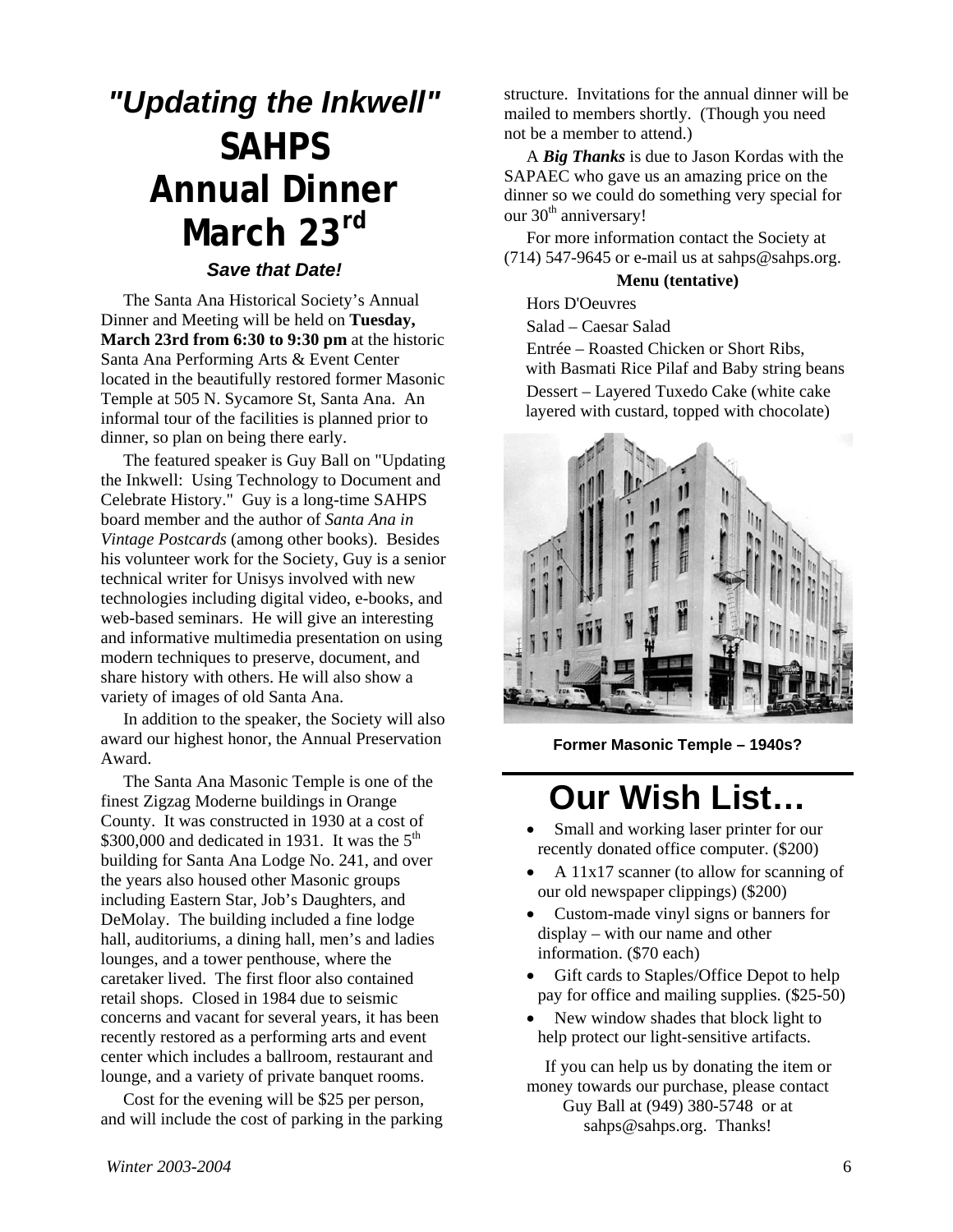## **Come to Our Next Open House!**



**New illustration by Sandra Heaton** 

The Dr. Willella Howe-Waffle House is open for tours from 12:00 to 4:00 p.m. on the first Saturday of every other month. SAHPS board member, Lynn E. Yerby, Professor of History at Cypress College, has been recruiting and training new docents to facilitate our house tours.

We want to offer a big thanks to all of our docents who work so hard to greet and show our visitors around – Linda Sue Ash, Karen Carlson, Mary Guzman, Roberta Harvey, Marsha Howe, Sherle Mellas, and Dick Pierce.

The house tour includes: a room-by-room tour of the house, grounds, and carriage barn; stories about Dr. Willella and her family; presentations of the architectural eccentricities of the Queen Anne Victorian style; information of  $19<sup>th</sup>$  century medical practices of obstetrics, homeopathy, general medicine, and surgery; and stories of what life was like in Santa Ana during the time of Dr. Willella's life. The tour concludes with a tea-andcookies chat in the dining room.

The cost of the Saturday tour is \$5 for adults and \$1 for children. School aged children are

encouraged to visit. For an extra dollar, children can purchase the Santa Ana Historical Buildings Coloring Book available at the gift shop. Gift items and S.A.H.P.S. historical publications are also available for purchase at the gift shop.

If you're interested in helping out and becoming a docent, leave a message for Lynn on the SAHPS message line at (714) 541-9645.

Upcoming tours will be held on Saturdays April 1, June 5, August 7, October 4, and December 4. Daily tours for Santa Ana school children may be arranged as volunteers are available by calling Lynn at the number above, well in advance of your requested date.

#### **Santa Ana History Room Photos Online & Searchable!**

The Santa Ana Public Library has posted a very large group of their vintage photo collection online. To access these photos, do the following:

- Go to *http://www.ci.santa-ana.ca.us/library/* (this link is also on our SAHPS website).
- Select "Search Our Catalog."
- Select "Historical Photos."
- Complete the search form. (Don't' change the location from "All Branches." Then, query on title, author, subject, and notes.)

The search engine is based on what the photo was titled and described. As with all search engines, it may take a couple tries before you get the hang of it. Be patient and experiment with the search. You will be rewarded with some fun old images.

Many thanks to the History Room staff & the Library management for creating this online resource with their limited staff time & funds!

### **Celebrate Santa Ana History & Support SAHPS**

*by buying a book on local history through the Society Rediscovering Historic Downtown Santa Ana* –Price: \$2.00 plus \$1.00 for shipping. *Civil War Legacy in Santa Ana/Orange County – the Video* Price: \$14.95 plus \$4.00 for shipping. *The Civil War Legacy in Santa Ana* **Price:** \$12.75 plus \$2.00 shipping**.**  *Santa Ana in Vintage Postcards* Price: \$20.50 plus \$2.00 for shipping. *Santa Ana…A Illustrated History* Price: \$21.50 plus \$4.50 for shipping. *The History of Santa Ana City and Valley*. Price: \$14.00 plus \$2.00 for shipping. *Frederick Eley, Orange County's Pioneer Architect* Price: \$7.00 plus \$2.00 for shipping. *Orange Blossoms: 50 years of Growth in Orange* **Price:** \$40.00 plus \$5.60 for shipping.

**Order form on back page.**